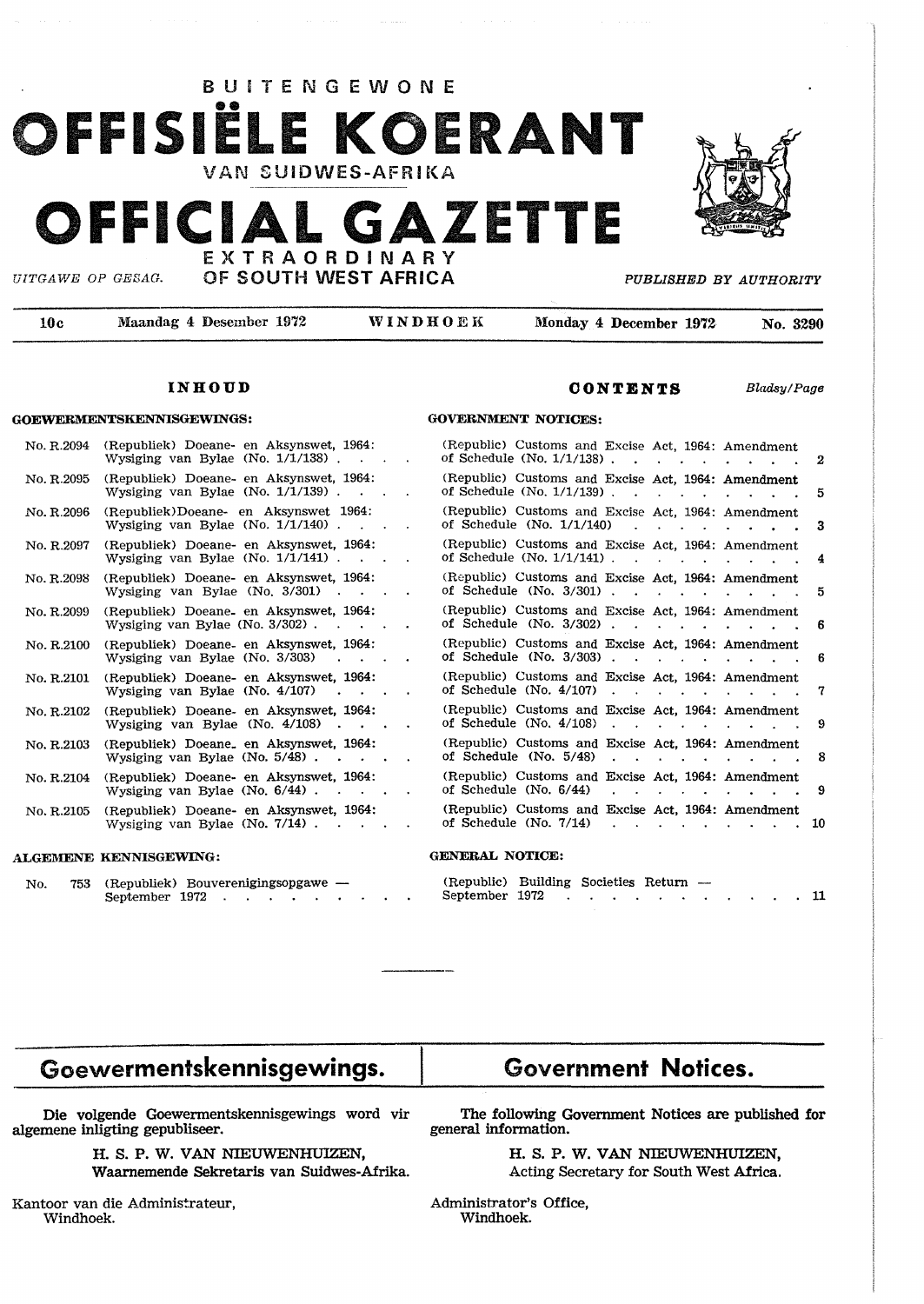DEPARTMENT OF CUSTOMS AND EXCISE No. R. 2094 24 November 1972 CUSTOMS AND EXCISE ACT, 1964. - AMENDMENT OF SCHEDULE 1 (No. 1/1/138)

I, Nicolaas Diederichs, Minister of Finance, acting in terms of the powers vested in me by section 48 of the Customs and Excise Act, 1964, hereby amend Schedule 1 to the said Act to the extent set out in the Schedule hereto. N. DIEDERICHS, Minister of Finance.

DEPARTEMENT VAN DOEANE EN AKSYNS

No. R. 2094 24 November 1972 DOEANE- EN AKSYNSWET, 1964.-WYSIGING VAN BYLAE 1 (No. 1/1/138)

Ek, Nicolaas Diederichs, Minister van Finansies, handelende kragtens die bevoegdheid my verleen by artikel 48 van die Doeane- en Aksynswet, 1964, wysig hierby Bylae 1 van genoemde Wet in die mate in die Bylae hiervan aangetoon.

N. DIEDERICHS, Minister van Finansies.

| <b>SCHEDULE</b> |  |  |
|-----------------|--|--|
|-----------------|--|--|

|                                                                                                                                     | п           | Ш            | IV     |              |  |
|-------------------------------------------------------------------------------------------------------------------------------------|-------------|--------------|--------|--------------|--|
| Tariff Heading                                                                                                                      | Statistical | Rate of Duty |        |              |  |
|                                                                                                                                     | Unit        | General      | M.F.N. | Preferential |  |
| By the insertion after subheading No. 29, 16.80<br>29.16<br>of the following:<br>"29.16.85 Sodium gluconate; calcium glu-<br>conate | kg          | $15\%$       |        |              |  |

NOTE.-Specific provision, at a rate of duty of 15%, is made for sodium gluconate and calcium gluconate. **BYLAE** 

|           |                                                                                                                      |                  | ш             | īν     |          |  |
|-----------|----------------------------------------------------------------------------------------------------------------------|------------------|---------------|--------|----------|--|
| Tariefpos |                                                                                                                      | Statisticse      | Skaal van Reg |        |          |  |
|           |                                                                                                                      | Eenheid          | Algemeen      | M.B.N. | Voorkeur |  |
|           | 29.16 Deur na subpos No. 29.16.80 die volgende in<br>te voeg:<br>"29.16.85 Natriumglukonaat; kalsiumglu-<br>∙ konaat | $-$ kg $_{\sim}$ | $15\%$        |        |          |  |

OPMERKING.-Spesificke voorsiening, teen 'n skaal van reg van 15%, word gemaak vir aatrium- en kalsiumglukonaat.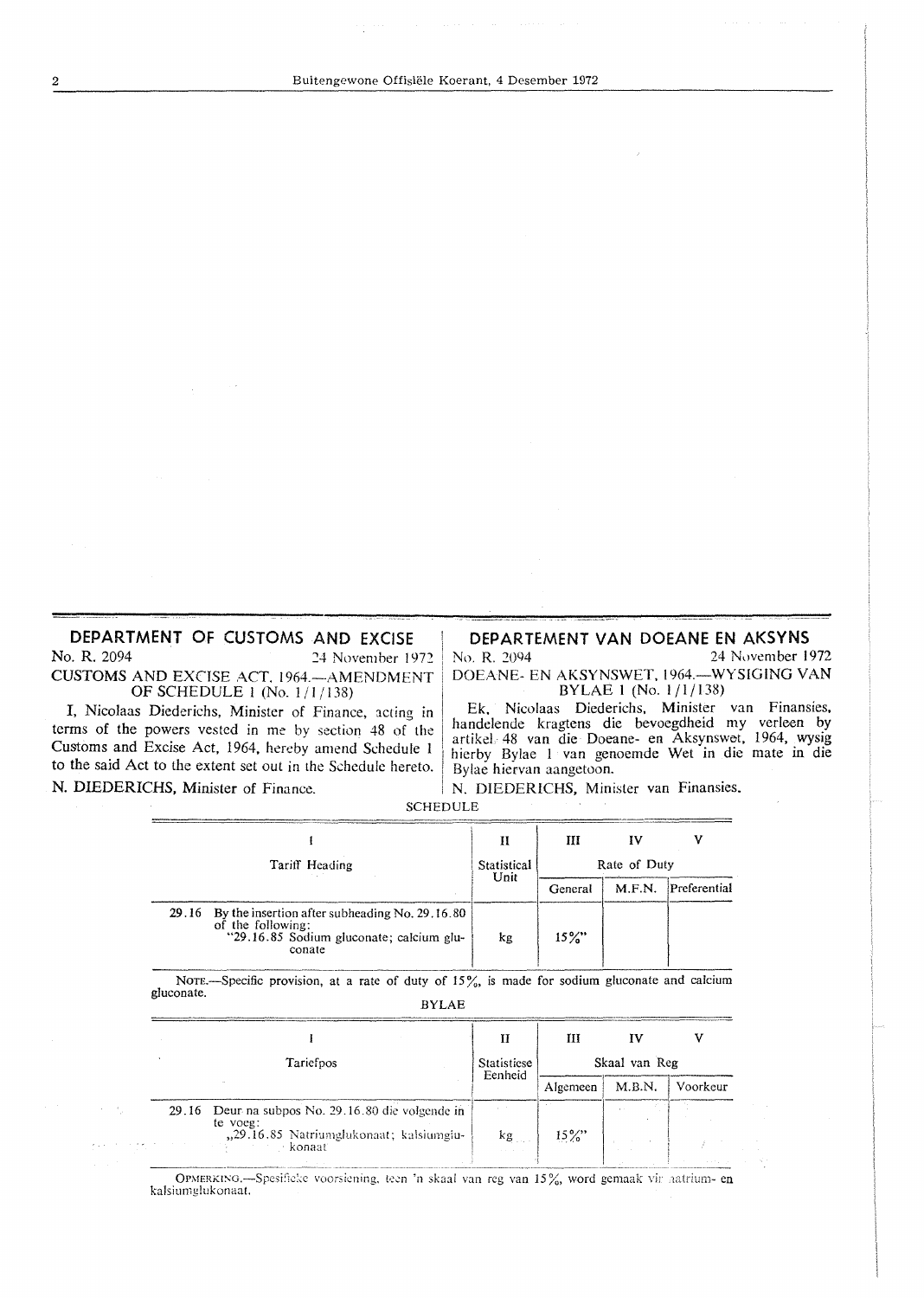#### No. R. 2096 24 November 1972 CUSTOMS AND EXCISE ACT, 1964.-AMENDMENT OF SCHEDULE 1 (No.  $1/1/140$ )

L Nicolaas Diederichs, Minister of Finance, acting in terms of the powers vested in me by section 48 of the Customs and Excise Act, 1964, hereby amend Schedule 1 to the said Act to the extent set out in the Schedule hereto.

No. R. 2096 24 November 1972 DOEANE- EN AKSYNSWET, 1964.-WYSIGING VAN BYLAE 1 (No. 1/1/140)

Ek, Nicolaas Diederichs, Minister van Finansies. handelende kragtens die bevoegdheid my verleen by artikel 48 van die Doeane- en Aksynswet, 1964, wysig hierby Bylae 1 van genoemde Wet in die mate in die Bylae hiervan aangetoon.

N. DIEDERICHS, Minister of Finance. N. DIEDERICHS, Minister van Finansies.

SCHEDULE

|       |                             |                                                                                                                                                                                                                                                                                                                                                                                                                                        | п                          | Ш            | IV     | v            |  |
|-------|-----------------------------|----------------------------------------------------------------------------------------------------------------------------------------------------------------------------------------------------------------------------------------------------------------------------------------------------------------------------------------------------------------------------------------------------------------------------------------|----------------------------|--------------|--------|--------------|--|
|       |                             | Tariff Heading                                                                                                                                                                                                                                                                                                                                                                                                                         | <b>Statistical</b><br>Unit | Rate of Duty |        |              |  |
|       |                             |                                                                                                                                                                                                                                                                                                                                                                                                                                        |                            | General      | M.F.N. | Preferential |  |
| 76.04 | of the following:           | By the insertion after subheading No. 76.04.20<br>"76.04.30 Aluminium foil laminated to<br>kraft paper with artificial plastic<br>material and reinforced with<br>glass or sisal fibre, in rolls of a<br>width exceeding $1,2$ m, com-<br>monly used as insulation mate-<br>rial in buildings                                                                                                                                          | kg                         | free"        |        |              |  |
| 76.08 | of the following:<br>"76.08 | By the substitution for tariff heading No. 76.08<br>Structures and parts of structures<br>(for example, hangars and other<br>buildings, bridges and bridge-<br>sections, towers, lattice masts,<br>roofs, roofing frameworks, door<br>and window frames, balustrades,<br>pillars and columns), of alumin-<br>ium; plates, rods, angles, shapes,<br>sections, tubes and the like, pre-<br>pared for use in structures, of<br>aluminium: |                            |              |        |              |  |
|       |                             | 76.08.10 Clamps specially designed for<br>assembling scaffolding<br>and<br>similar structures                                                                                                                                                                                                                                                                                                                                          | kg                         | 5%           |        |              |  |
|       | 76.08.90 Other              |                                                                                                                                                                                                                                                                                                                                                                                                                                        | kg                         | $20\%$ "     |        |              |  |

NOTES.—<br>
(1) Specific provision, free of duty, is made for aluminium foil of the type specified in the subheading.<br>
(2) Specific provision, at a rate of duty of 5%, is made for clamps of aluminium, specially designed<br>
or

BYLAE

|       |                |                                                                                                                                                                                                                                                                                                                                                                                  | π                             | $\Pi$         | IV     | v        |  |
|-------|----------------|----------------------------------------------------------------------------------------------------------------------------------------------------------------------------------------------------------------------------------------------------------------------------------------------------------------------------------------------------------------------------------|-------------------------------|---------------|--------|----------|--|
|       |                | Tariefpos                                                                                                                                                                                                                                                                                                                                                                        | <b>Statistiese</b><br>Eenheid | Skaal van Reg |        |          |  |
|       |                |                                                                                                                                                                                                                                                                                                                                                                                  |                               | Algemeen      | M.B.N. | Voorkeur |  |
| 76.04 | te voeg:       | Deur na subpos No. 76.04.20 die volgende in<br>"76.04.30 Aluminiumfoelie wat aan kraft-<br>papier met kunsplastiekstof ge-<br>lamelleer is en met glas- of sisal-<br>vesel versterk is, in rolle met 'n<br>wydte van meer as 1,2 m, ge-                                                                                                                                          | kg                            | vry"          |        |          |  |
| 76.08 | vervang:       | woonlik as isoleerstof in geboue<br>gebruik<br>Deur tariefpos No. 76.08 deur die volgende te                                                                                                                                                                                                                                                                                     |                               |               |        |          |  |
|       | $-76.08$       | Strukture en onderdele van struk-<br>ture (byvoorbeeld, loodse en ander<br>geboue, brue en brugprofiele,<br>torings, traliemaste, dakke, dak-<br>raamwerke, deur- en vensterrame,<br>balustrades, pilare en suile), van<br>aluminium; plate, stange, hoeke,<br>vorms, profiele, buise en soort-<br>gelyke goedere, gereed gemaak<br>vir gebruik in strukture, van<br>aluminium : |                               |               |        |          |  |
|       |                | 76.08.10 Klampe spesiaal ontwerp vir die<br>montering van steiers en soort-<br>gelyke strukture                                                                                                                                                                                                                                                                                  | łх                            | 5%            |        |          |  |
|       | 76.08.90 Ander |                                                                                                                                                                                                                                                                                                                                                                                  | kg                            | $20\%$        |        |          |  |

OPMERKING.

(1) Spesifieke voorsiening, vry van reg, word gemaak vir aluminiumfoelie van die tipe in die subpos vermeld.

(2) Spesifieke voorsiening, teen 'n skaal van reg van 5%, word gemaak vir klampe van aluminium, spesiaal ontwerp vir die montering van steiers en soortgelyke strukture.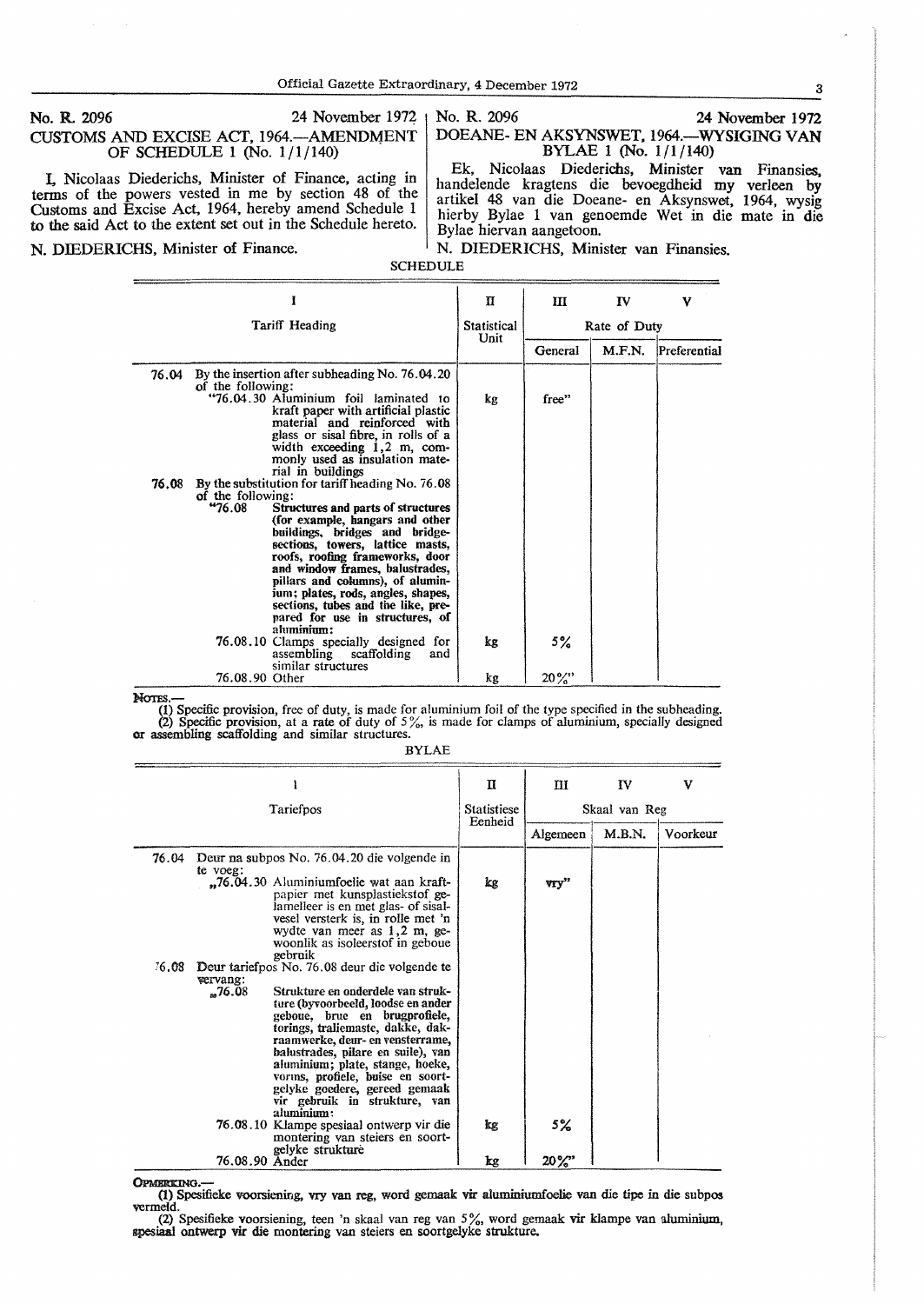#### No. R. 2097 24 November 1972 CUSTOMS AND EXCISE ACT. 1964.-AMENDMENT OF SCHEDULE I (No. 1/1/141)

I, Nicolaas Diederichs, Minister of Finance, acting in in terms of the powers vested in me by section 48 of the Customs and Excise Act, 1964, hereby amend Schedule 1 to the said Act to the extent set out in the Schedule hereto.

No. R. 2097 24 November 1972

DOEANE- EN AKSYNSWET, 1964.-WYSIGING VAN BYLAE 1 (No. 1/1/141)

Ek, Nicolaas Diederichs, Minister van Finansies. handelende kragtens die bevoegdheid my verleen by artikel 48 van die Doeane- en Aksynswet, 1964, wysig hierby Bylae 1 van genoemde Wet in die mate in die Bylae hiervan aangetoon.

#### **N. DIEDERICHS, Minister of Finance.** N. DIEDERICHS, Minister van Finansies.

SCHEDULE

|       |                                                                                                                                                                                                                                                                         | $\mathbf{H}$        | Ш             | $\mathbf{IV}$ | v                  |  |
|-------|-------------------------------------------------------------------------------------------------------------------------------------------------------------------------------------------------------------------------------------------------------------------------|---------------------|---------------|---------------|--------------------|--|
|       | <b>Tariff</b> Heading                                                                                                                                                                                                                                                   | Statistical<br>Unit | Rate of Duty  |               |                    |  |
|       |                                                                                                                                                                                                                                                                         |                     | General       | M.F.N.        | Preferential       |  |
| 26.01 | By the substitution for subheading No.<br>$26.01.40$ of the following:<br>"26.01.40 Of lead                                                                                                                                                                             | kg                  | free"         |               |                    |  |
| 84.62 | By the insertion after subheading No.<br>$84.62.10$ of the following:<br>"84.62.30 Journal roller bearings of the<br>rotating end-cover type, com-<br>monly used on the axles of<br>railway rolling stock and loco-<br>motives, with an outside dia-<br>meter:          |                     |               |               |                    |  |
|       | $.10$ Less than $170$ mm                                                                                                                                                                                                                                                | no.                 | 5%            | 3%            | free<br>(U.K.)     |  |
|       | .20 Not less than 170 mm but<br>not exceeding 210 mm                                                                                                                                                                                                                    | no.                 | $5\%$         | 3%            | free<br>(U.K.)     |  |
|       | .30 Exceeding 210 mm                                                                                                                                                                                                                                                    | no.                 | $5\%$         | $3\%$         | free<br>$(U.K.)$ " |  |
| 84.63 | By the insertion after subheading No.<br>$84.63.60$ of the following:<br>"84.63.70 Bearing housings incorporating<br>single self-aligning sealed ball<br>bearing units with the following<br>inside diameter or bore:<br>.10 Not exceeding 40 mm<br>.20 Exceeding 40 mm | no.<br>no.          | free<br>free" |               |                    |  |

Notes.-

(1) The duty on ores and concentrates of lead is reduced from  $10\%$  to free.<br>
(2) Specific provision, for statistical purposes, is made for journal roller bearings of the rotating<br>
end-cover type and for bearing housings

| . |
|---|
|---|

|       |                                                                                                                                                                                  | п                             | Ш                  | IV            | v                          |  |  |
|-------|----------------------------------------------------------------------------------------------------------------------------------------------------------------------------------|-------------------------------|--------------------|---------------|----------------------------|--|--|
|       | Tariefpos                                                                                                                                                                        | <b>Statistiese</b><br>Eenheid |                    | Skaal van Reg |                            |  |  |
|       |                                                                                                                                                                                  |                               | Algemeen           | M.B.N.        | Voorkeur                   |  |  |
| 26.01 | Deur subpos No. 26.01.40 deur die volgende<br>te vervang:<br>"26.01.40 Van lood                                                                                                  | kg                            | vry''              |               |                            |  |  |
| 84.62 | Deur na subpos No. 84.62.10 die volgende in<br>te voeg:<br>"84.62.30 Astaprollaers van die draaiende                                                                             |                               |                    |               |                            |  |  |
|       | entdekstuktipe, gewoonlik ge-<br>bruik op die asse van spoorweg<br>rollende materiaal en lokomo-                                                                                 |                               |                    |               |                            |  |  |
|       | tiewe, met 'n buitedeursnee van:<br>.10 Minder as 170 mm                                                                                                                         | getal                         | 5%                 | 3%            | VIY.<br>(V.K.)             |  |  |
|       | .20 Minstens 170 mm maar<br>hoogstens 210 mm                                                                                                                                     | getal                         | $5\%$              | $3\%$         | vry<br>(V.K.)              |  |  |
|       | $.30$ Meer as $210$ mm                                                                                                                                                           | getal                         | 5%                 | $3\%$         | vry<br>(V.K.) <sup>n</sup> |  |  |
| 84.63 | Deur na subpos No. 84.63.60 die volgende in<br>te voeg:                                                                                                                          |                               |                    |               |                            |  |  |
|       | "84.63.70 Laeromhulsels wat enkelselfrig<br>verseëlde koeëllaereenhede met<br>die volgende binnedeursnee of<br>boormaat inkorporeer:<br>.10 Hoogstens 40 mm<br>.20 Meer as 40 mm | getal<br>getal                | <b>VIY</b><br>vrv" |               |                            |  |  |
|       |                                                                                                                                                                                  |                               |                    |               |                            |  |  |

OPMERKINGS.-

(I) Die reg op ertse en konsentrate van lood word van 10% na vry venninder. (2) Spesifieke voorsiening, vir statisticse doeleindes, word gemaak vir astaprollaers van die **draaiendc**  entdekstuktipe en vir laeromhulsels wat enkelselfrig verseelde koeellaereenhede inkorporeer.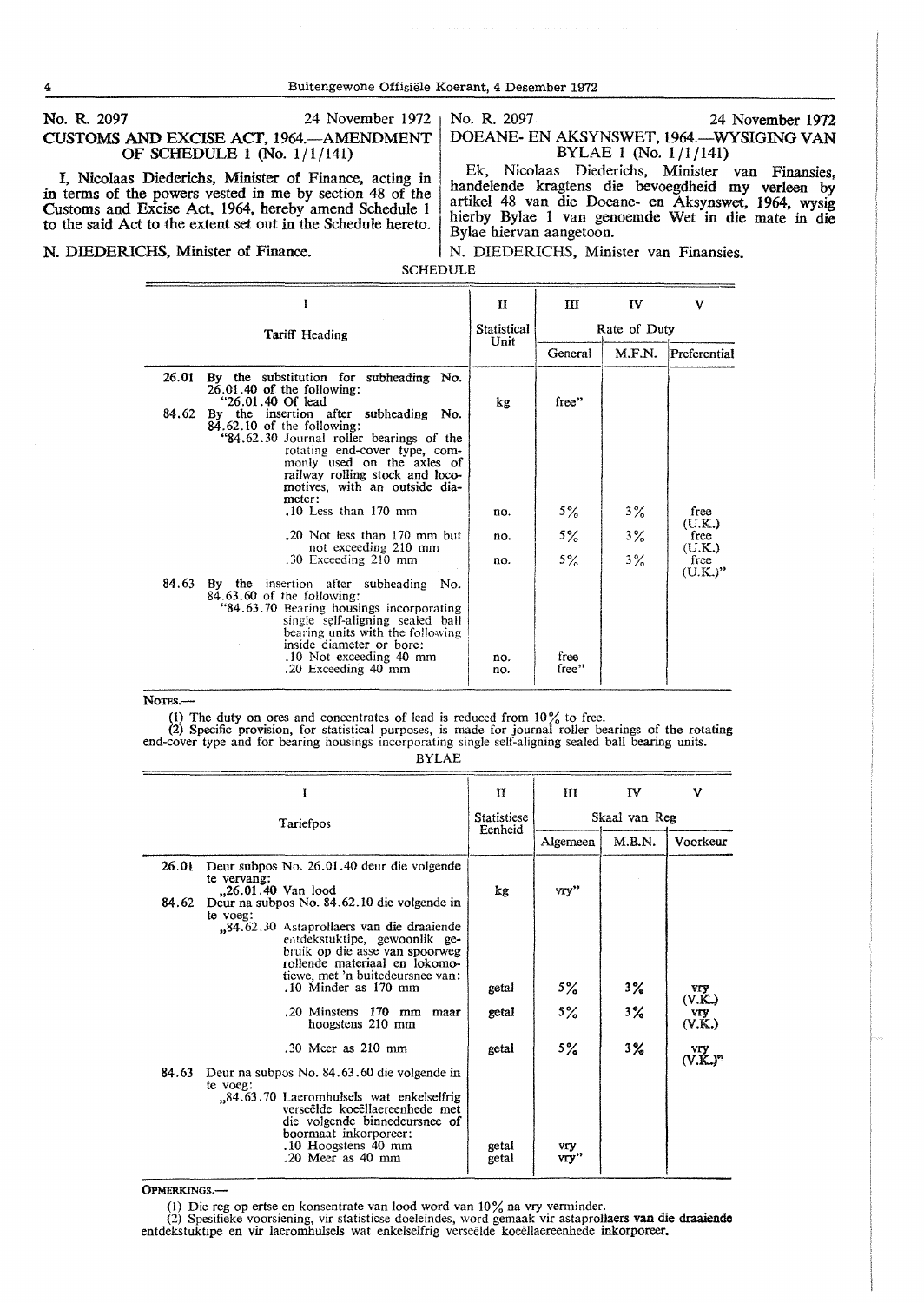#### No. R. 2095 24 November 1972 CUSTOMS AND EXCISE ACT, 1964. AMENDMENT OF SCHEDULE 1 (No. 1/1/139)

I, Nicolaas Diederichs, Minister of Finance, acting in terms of the powers vested in me by section 48 of the Customs and Excise Act, 1964, hereby amend Schedule 1 to the said Act to the extent set out in the Schedule hereto. N. DIEDERICHS, Minister of Finance.

#### No. R. 2095 24 November 1972 DOEANE- EN AKSYNSWET, 1964.-WYSIGING VAN BYLAE 1 (No. 1/1/139)

Ek, Nicolaas Diederichs, Minister van Finansies, handelende kragtens die bevoegdheid my verleen by artikel 48 van die Doeane- en Aksynswet, 1964, wysig hierby Bylae 1 van genoemde Wet in die mate in die Bylae hiervan aangetoon.

N. DIEDERICHS, Minister van Finansies.

#### **SCHEDULE**

|                |                                                                                                                                      | п                   | ш            | IV     | V            |  |
|----------------|--------------------------------------------------------------------------------------------------------------------------------------|---------------------|--------------|--------|--------------|--|
| Tariff Heading |                                                                                                                                      | Statistical<br>Unit | Rate of Duty |        |              |  |
|                |                                                                                                                                      |                     | General      | M.F.N. | Preferential |  |
|                | 29.42 By the insertion after subheading No. 29.42.20<br>of the following:<br>"29,42.30 Hyoscine (scopolamine) and its<br>derivatives | kg                  | $25\%$       |        |              |  |

Norg<sub>s</sub>-

(1) Specific provision, at a rate of duty of  $25\%$ , is made for hyoscine (scopolamine) and its derivatives. (2) Goods which comply with the requirements of item 460.22 may be allowed under rebate of duty under that item.

BYLAE

| Statistiese<br><b>Tariefpos</b>                                                                                            |         | ш<br>ν<br>Iν<br>Skaal van Reg |        |          |  |
|----------------------------------------------------------------------------------------------------------------------------|---------|-------------------------------|--------|----------|--|
|                                                                                                                            | Eenheid | Algemeen                      | M.B.N. | Voorkeur |  |
| 29.42 Deur na subpos No. 29.42.20 die volgende in<br>te voeg:<br>"29.42.30 Hiossien (skopolamien) en deri-<br>vate daarvan | kg      | $25\%$ "                      |        |          |  |

OPMERKJN0.-

(1) Spesifieke voorsiening, teen 'n skaal van reg van 25%, word gemaak vir hiossien (skopolamien) derivate daarvan.

(2) Goedere wat aan die vereistes van item 460.22 voldoen kan by die item met korting op reg toegelaat word.

No. R. 2098 24 November 1972

# CUSTOMS AND EXCISE ACT, 1964.-AMENDMENT OF SCHEDULE 3 (No. 3/301)

I. Nicolaas Diederichs. Minister of Finance, acting in terms of the powers vested in me by section 75 of the Customs and Excise Act, 1964. hereby amend Schedule 3 to the said Act to the extent set out in the Schedule hereto. No. R. 2098 24 November 1972 DOEANE- EN AKSYNSWET. 1964.-WYSIGING VAN

BYLAE 3 (No. 3/301)

Ek, Nicolaas Diederichs. Minister van Finansies, handelende kragtens die bevoegdheid my verleen by artikel 75 van die Doeane- en Aksynswet, 1964, wysig hierby Bylae 3 van genoemde Wet in die mate in die Bylae hiervan aangetoon.

#### N. DIEDERICHS, Minister of Finance.

N. DIEDERICHS, Minister van Fmansies.

SCHEDULE

|        | и                                                                                                                                                                                                                                                         | ш                |
|--------|-----------------------------------------------------------------------------------------------------------------------------------------------------------------------------------------------------------------------------------------------------------|------------------|
| Item   | Tariff Heading and Description                                                                                                                                                                                                                            | Extent of Rebate |
| 307.01 | By the insertion after paragraph (2) of tariff heading No. 29.35 of the<br>following:<br>"(3) 2-(2' Hydroxy-3',5'-ditertiary butylphenyl)-5 chlorobenzotria-<br>zole                                                                                      | Full duty"       |
| 308.01 | By the substitution for tariff heading No. 39,02 of the following:<br>"39.02 Polyvinyl chloride film, sheet or strip, of a thickness not<br>exceeding $0, 5$ mm, for the manufacture of imitation patent<br>leather and similar covered or coated leather | Full duty"       |

NOTES.-

(1) Provision is made for a rebate of the full duty on  $2-(2'$  hydroxy-3',5'-ditertiary butylphenyl)-5 chlorobenzotriazole, for the manufacture of synthetic resins and artificial plastics.<br>(2) The provision for a rebate of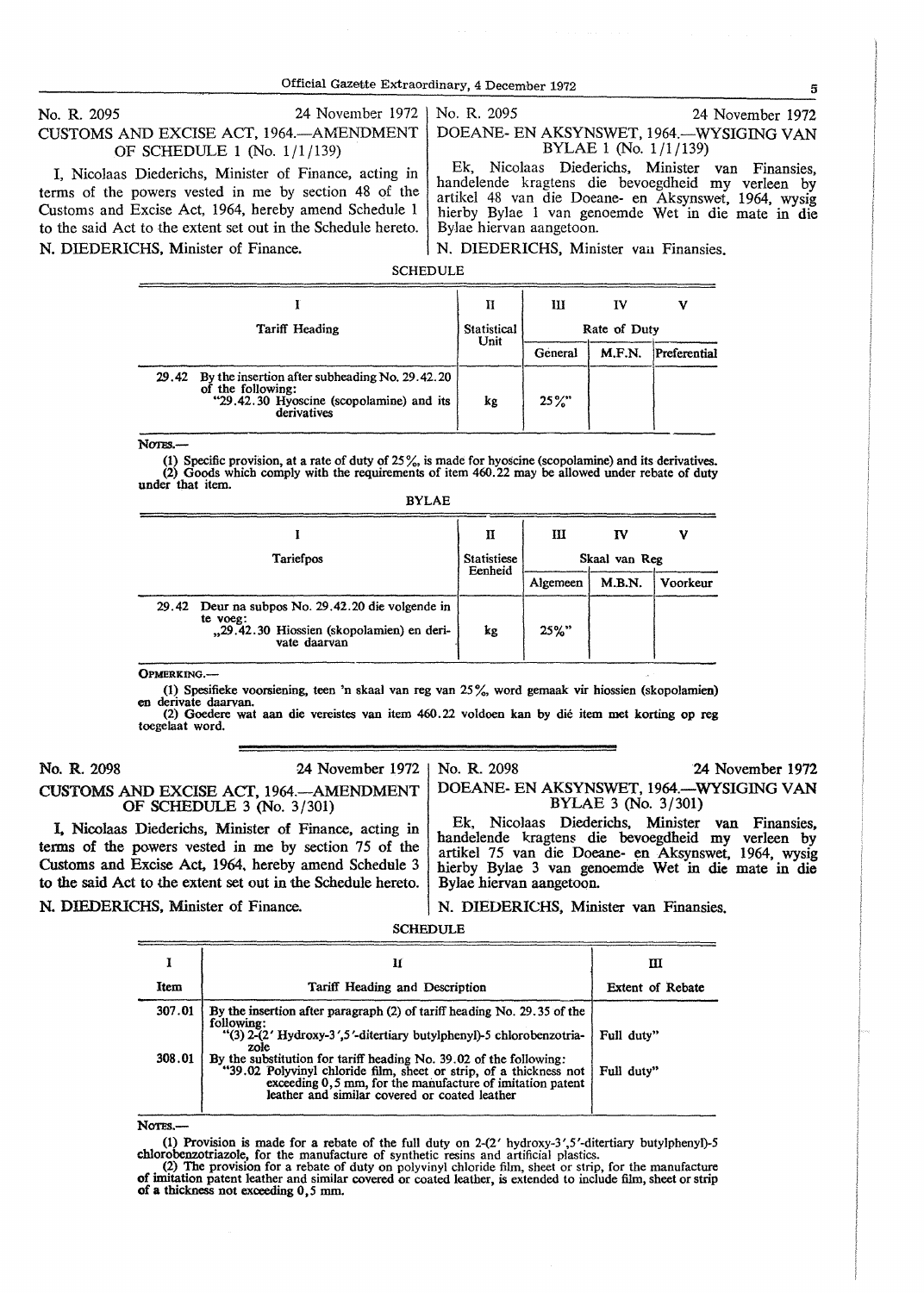#### **6** Buitengewone Offisiele Koerant, **4** Desember 1972

#### BYLAE

|        |                                                                                                                                                                                                                                        | Ш                |
|--------|----------------------------------------------------------------------------------------------------------------------------------------------------------------------------------------------------------------------------------------|------------------|
| Item   | Tariefpos en Beskrywing                                                                                                                                                                                                                | Mate van Korting |
| 307.01 | Deur na paragraaf (2) van tariefpos No. 29.35 die volgende in te voeg:<br>"(3) 2-(2' Hidroksi-3',5'-ditersière butielfeniel)-5 chloorbensotria-   Volle reg"<br>sool                                                                   |                  |
| 308.01 | Deur tariefpos No. 39.02 deur die volgende te vervang:<br>"39.02 Polivinielchloriedfilm, -vel of -reep, met 'n dikte van hoog-<br>stens 0.5 mm, vir die vervaardiging van nagemaakte lakteer<br>en dergelike bedekte of bestrykte leer | Volle reg"       |

**OPMERKINGS.** 

(1) Voorsiening word gemaak vir 'n volle korting op reg op 2-(2' hidroksi-3',5'- ditersiêre butiel-<br>feniel)-5 chloorbensotriasool, vir die vervaardiging van sintetiese harse en kunsplastieke.<br>(2) Die voorsiening vir 'n ko

**No. R** 2099 24 November 1972

CUSTOMS AND EXCISE ACT. 1964.-AMENDMENT OF SCHEDULE 3 (No. 3/302)

No. R. 2099 24 November 1972

DOEANE- EN AKSYNSWET, 1964.-WYSIGING **VAN**  BYLAE 3 (No. 3/302) Ek, Nicolaas Diederichs. Minister van Finansies.

handelende kragtens die bevoegdheid my verleen by artikel 75 van die Doeane- en Aksynswet, 1964, wysig hierby Bylae 3 van genoemde Wet in die mate in die

I. Nicolaas Diederichs, Minister of Finance, acting in terms of the powers vested in me by section 75 of the Customs and Excise Act. 1964, hereby amend Schedule 3 to the said Act to the extent set out in the Schedule hereto.

#### **N.** DIEDERICHS, Minister of Finance.

N. DIEDERICHS, Minister van Finansies.

Bylae hiervan aangetoon.

**SCHEDULE** 

|        |                                                                                                                                                                                                            | Ш                       |
|--------|------------------------------------------------------------------------------------------------------------------------------------------------------------------------------------------------------------|-------------------------|
| Item   | Tariff Heading and Description                                                                                                                                                                             | <b>Extent of Rebate</b> |
| 311.10 | By the substitution for tariff headings Nos. 53.06 and 56.05 of the<br>following:<br>"56.05 Prepared sewing yarn of man-made fibres; knitting yarn of Full duty less $5\frac{\%}{6}$ "<br>synthetic fibres |                         |

Notes.-

(1) The provision for a rebate of duty on yarn of carded sheep's or lambs' wool (woollen yarn) for the manufacture of carpets and mats, is withdrawn.<br>(2) The provision for a rebate of duty on certain yarns of man-made fibres for the manufacture of

carpets and mats, is withdrawn.

BYLAB

| Item   | Tariefpos en Beskrywing                                                                                                                                       | Ш<br>Mate van Korting |
|--------|---------------------------------------------------------------------------------------------------------------------------------------------------------------|-----------------------|
| 311.10 | Deur tariefposte Nos. 53.06 en 56.05 deur die volgende te vervang:<br>"56.05 Bereide naaigaring van gefabriseerde vesels; breigaring van<br>sintetiese vesels | Volle reg min $5\%$ " |

**OPMERKINGS.-**

(1) Die voorsiening vir 'n korting op reg op garing van gekaarde skaap- of lamwol (kaardgaring) vir die vervaardiging van tapye en matte, word ingetrek.

(2) Die voorsiening vir 'n korting op reg op sekere garings van gefabriseerde vesels vir die vervaardiging van tapyte en matte, word ingetrek.

No. R 2100 24 November 1972

CUSTOMS AND EXCISE ACT, 1964.-AMENDMENT OF SCHEDULE 3 (No. 3/303)

I, Nicolaas Diederichs, Minister of Finance, acting in terms of the powers vested in me by section 75 of the Customs and Excise Act, 1964, hereby amend Schedule 3 to the said Act to the extent set out in the Schedule hereto.

N. DIEDERICHS, Minister of Finance.

#### No. R. 2100 24 November 1972 DOEANE- EN AKSYNSWET, 1964.-WYSIGING VAN BYLAE 3 (No. 3 /303)

Ek, Nicolaas Diederichs, Minister van Finansies, handelende kragtens die bevoegdheid my verleen by artikel 75 van die Doeane- en Aksynswet, 1964, wysig hierby Bylae 3 van genoemde Wet in die mate in die Bylae hiervan aangetoon.

N. DIEDERICHS. Minister van Finansies.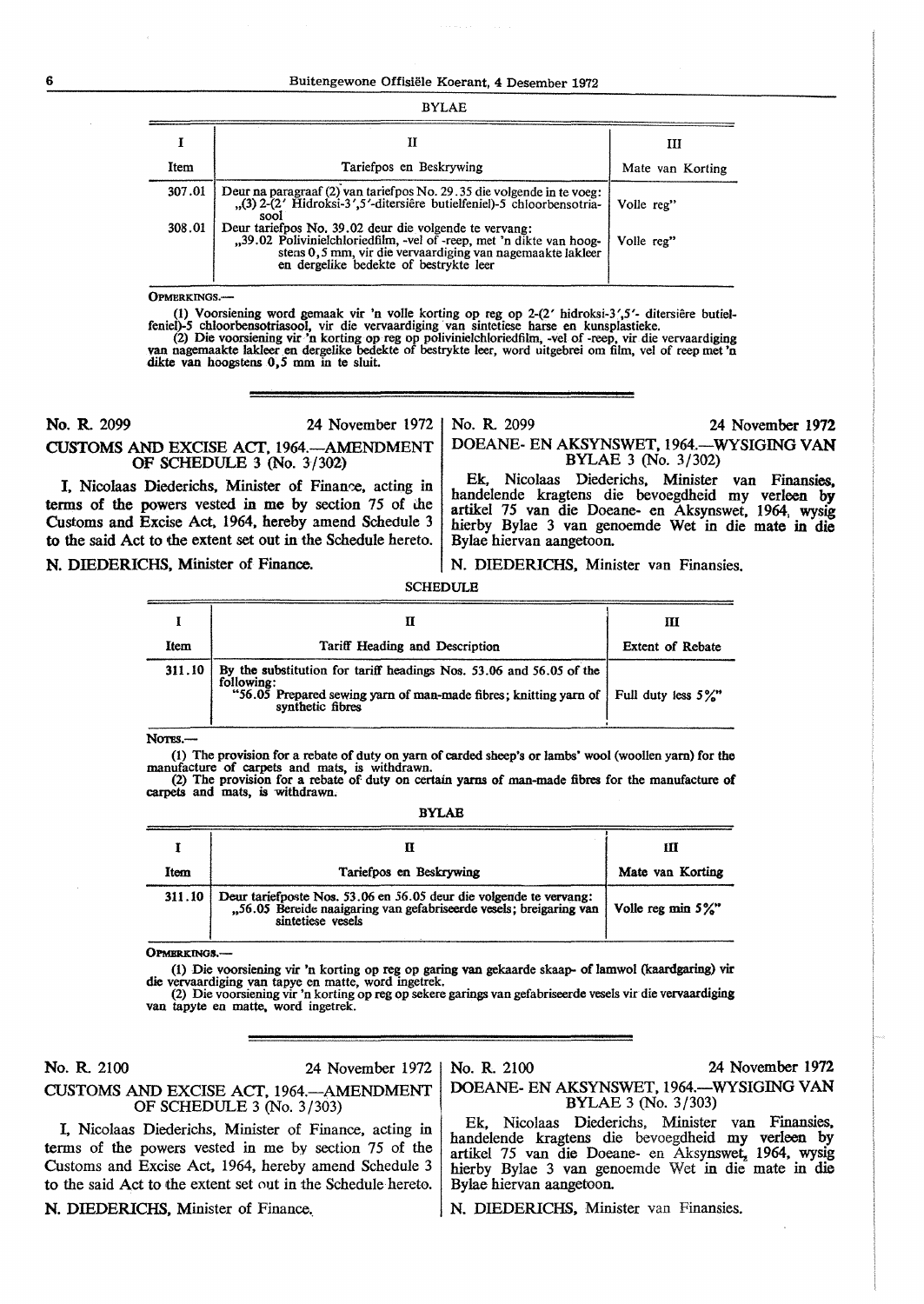# 1 **n** m m m m Item Tarief Heading and Description Festent of Rebate 315.07 By the insertion after tariff heading No. 75.06 of the following:<br>
"76.03 Aluminium sheets containing, by mass, not less than Full duty"<br>
99,7 per cent of aluminium, for the manufacture of<br>
anodised instrument or co household appliances 317 .06 By the insertion after paragraph (17) of tariff heading No. 87 .06 **of**  the following:<br>
"(18) Flexible couplings (not being cross journal universal joints),<br>
complete or incomplete, with flange sleeve yoke, flange tube<br>
yoke and centring device, unassembled, for the manufacture or<br>
completion

#### SCHEDULE

Nor<sub>Fs.</sub>-

(l) Provision is made for a rebate of the full duty on aluminium sheets containing, **by** mass, not less than 99,7 per cent of aluminium, for the manufacture of anodised instrument or control panels and escutcheons, for household appliances.

(2) Provision is made for a rebate of the full duty on flexible couplings, complete or incomplete, for the manufacture or completion of transmission (propeller) shafts.

| ۰.<br>. .<br>.,<br>×<br>٠ |  |
|---------------------------|--|
|---------------------------|--|

|        | п                                                                                                                                                                                                                                                                                                                | ш                |
|--------|------------------------------------------------------------------------------------------------------------------------------------------------------------------------------------------------------------------------------------------------------------------------------------------------------------------|------------------|
| Item   | Tariefpos en Beskrywing                                                                                                                                                                                                                                                                                          | Mate van Korting |
| 315.07 | Deur na tariefpos No. 75,06 die volgende in te voeg:<br>76.03 Aluminiumfynplate wat, volgens massa, minstens 99, 7 per-<br>sent aluminium bevat, vir die vervaardiging van geano-<br>diseerde instrument- of beheerpanele en skildplate, vir<br>huishoudelike toestelle                                          | Volle reg"       |
| 317.06 | Deur na paragraaf (17) van tariefpos No. 87.06 die volgende in te<br>voeg:<br>(18) Buigsame koppelings (nie kruisspilgewrigskoppelings nie)<br>volledig of onvolledig, met flensribjuk, flensholjuk en<br>sentreertoestel, ongemonteer, vir die vervaardiging of vol-<br>tooiing van transmissie-asse (dryfasse) | Volle reg"       |

**OPMERKINGS.** 

(1) Voorsiening word gemaak vir 'n volle korting op reg op aluminiumfynpiate wat, volgens massa, minstens 99,7 persent aluminium bevat, vir die vervaardiging van geanodiseerde instrument- of beheer-<br>panele en skildplate, vir huishoudelike toestelle.<br>(2) Voorsiening word gemaak vir 'n volle korting op reg op buigsame k

No. R. 2101 24 November 1972

No. R. 2101 24 November 1972

CUSTOMS AND EXCISE ACT, 1964.-AMENDMENT OF SCHEDULE 4 (No. 4 / 107)

I, Nicolaas Diederichs, Minister of Finance, acting in terms of the powers vested in me by section 75 of the Customs and Excise Act, 1964, hereby amend Schedule 4 to the said Act to the extent set out in the Schedule hereto. N. DIEDERICHS, Minister of Finance.

DOEANE- EN AKSYNSWET, 1964;--WYSIGING VAN BYLAE 4 (No. 4 /107)

Ek, Nicolaas Diederichs, Minister van Finansies, handelende kragtens die bevoegdheid my verleen by artikel 75 van die Doeane- en Aksynswet, 1964, wysig hierby Bylae 4 van genoemde Wet in die mate in die Bylae hiervan aangetoon.

N. DIEDERICHS, Minister van Finansies.

|        |                                                                                             | ш                                                                                                 |
|--------|---------------------------------------------------------------------------------------------|---------------------------------------------------------------------------------------------------|
| Item   | Tariff Heading and Description                                                              | Extent of Rebate                                                                                  |
| 409.03 | By the insertion after tariff heading No. 44.22 of the following:<br>"44.28 Pallets of wood | Full duty<br>less the<br>amount of any re-<br>bate, refund and<br>drawback granted<br>previously" |

NOTE.-Provision is made for a rebate of the full duty less the amount of any rebate, refund and drawback granted previously, on imported **or** locally manufactured pallets of wood, which are **returned**  empty.

7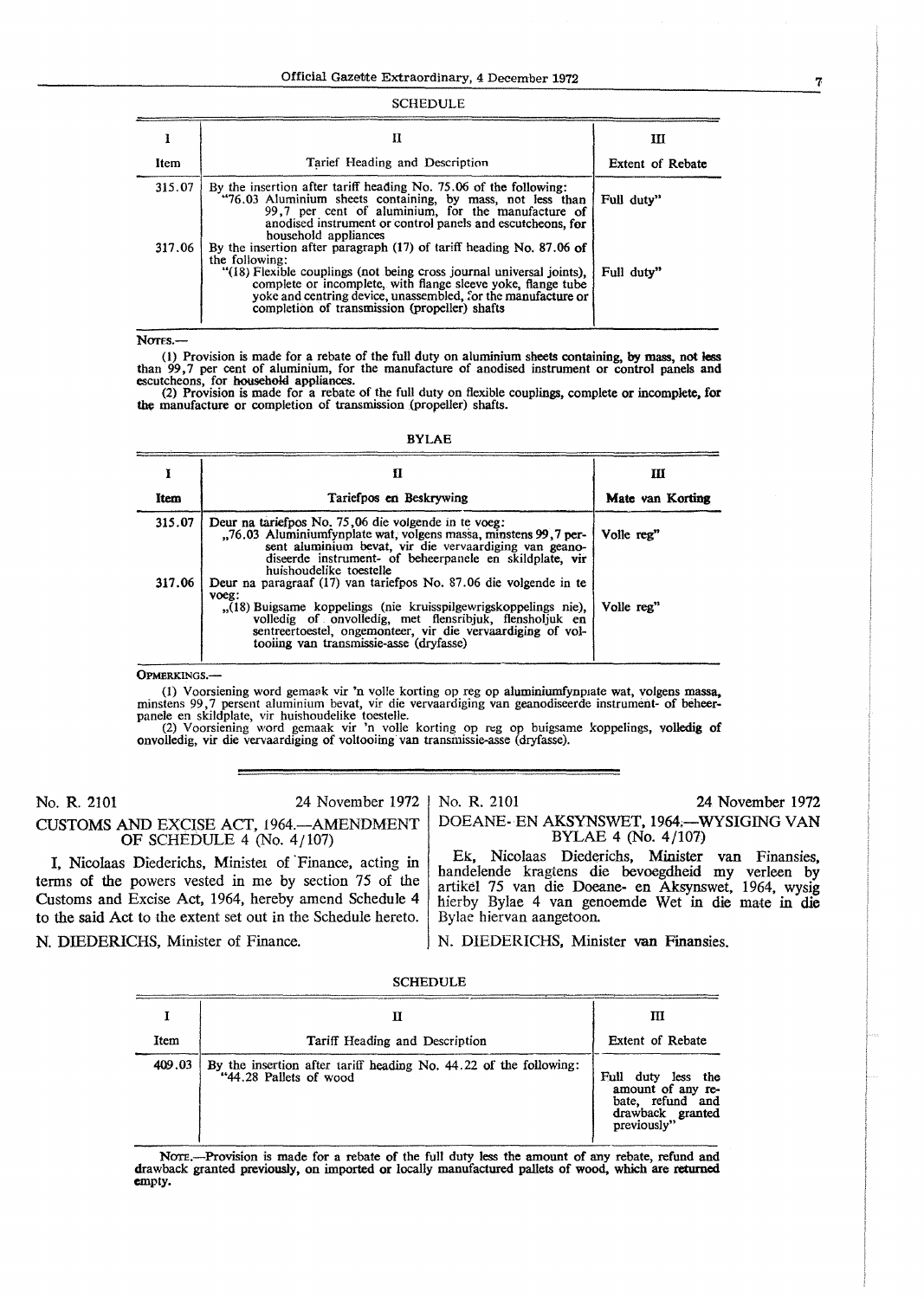|        | н                                                                                  | Ш                                                                                                                          |
|--------|------------------------------------------------------------------------------------|----------------------------------------------------------------------------------------------------------------------------|
| Item   | Tariefpos en Beskrywing                                                            | Mate van Korting                                                                                                           |
| 409.03 | Deur na tariefpos No. 44.22 die volgende in te voeg:<br>"44.28 Draagplate van hout | Volle reg min die be-<br>drag<br>van enige<br>korting, terugbe-<br>taling en teruggawe<br>wat voorheen toege-<br>staan is" |

OPMERKING.—Voorsiening word gemaak vir 'n korting van die volle reg min die bedrag van enige korting, terugbetaling en teruggawe wat voorheen toegestaan is, op ingevoerde of plaaslikvervaardigde draagplate van hout, wat le

**No. R.** 2103 24 November 1972 **CUSTOMS AND** EXCISE ACT, 1964.-AMENDMENT OF SCHEDULE *5* (No. 5/48)

I, Nicolaas Diederichs, Minister of Finance, acting in terms of the powers vested in me by section 75 of the Customs and Excise Act, 1964, hereby amend Schedule *5*  to the said Act to the extent set out in the Schedule hereto.

No. **R.** 2103 24 November 1972 DOEANE- EN AKSYNSWET, 1964.-WYSIGING VAN BYLAE *5* (No. 5/48)

Ek, Nicolaas Diederichs. Minister van Finansies, handelende kragtens die bevoegdheid my verleen by artikel 75 van die Doeane- en Aksynswet, 1964, wysig hierby Bylae *5* van genoemde Wet in die male in die Bylae hiervan aangetoon.

**N. DIEDERICHS, Minister of Finance.** N. DIEDERICHS, Minister van Finansies.

|        | Н                                                                                                                                                                                   | ш                  |
|--------|-------------------------------------------------------------------------------------------------------------------------------------------------------------------------------------|--------------------|
| Item   | Tariff Heading and Description                                                                                                                                                      | Extent of Drawback |
| 501.02 | By the insertion after tariff heading No. 03.02 of the following:<br>"03.03 Crustaceans, fresh (live or dead), chilled or frozen, for<br>processing                                 | Full duty"         |
| 504.01 | By the insertion after tariff heading No. 03.01 of the following:<br>"03.03 Crustaceans, fresh (live or dead), chilled or frozen, used in<br>the manufacture of crustacean products | Full duty"         |
| 505.02 | By the insertion after item 505.01 of the following:<br>"505.02 BITUMINOUS EMULSIONS<br>27.14 Petroleum bitumen, used in the manufacture of<br>bituminous emulsions                 | Full duty"         |

SCHEDULE

NOTES.-

(1) Provision is made for a drawback of the full duty on crustaceans, fresh (live or dead), chilled or frozen, for processing or used in the manufacture of crustacean products, exported from the Republic.<br>(2) Provision is bituminous emulsions for export.

BYLAE

|        | П                                                                                                                                                                            | ш                  |
|--------|------------------------------------------------------------------------------------------------------------------------------------------------------------------------------|--------------------|
| Item   | Tariefpos en Beskrywing                                                                                                                                                      | Mate van Teruggawe |
| 501.02 | Deur na tariefpos No. 03.02 die volgende in te voeg:<br>03.03 Skaaldiere, vars (lewend of dood), verkoel of bevrore, vir<br>prosessering                                     | Volle reg"         |
| 504.01 | Deur na tariefpos No. 03.01 die volgende in te voeg:<br>03.03 Skaaldiere, vars (lewend of dood), verkoel of bevrore, ge-<br>bruik by die vervaardiging van skaaldierprodukte | Volle reg"         |
| 505.02 | Deur na item 505.01 die volgende in te voeg:<br>"505.02 BITUMINEUSE EMULSIES<br>27.14 Petroleumbitumen, gebruik by die vervaardiging<br>van bitumineuse emulsies             | Volle reg"         |

OPMERKINGS.-

(1) Voorsiening word gcmaak vir 'n teruggawe van die voile reg op skaaldiere, vars (lcwcnd of dood), verkoel of bevrore, vir prosessering of vir gebruik by die vervaardiging van skaaldierprodukte, wat uit die Republick uitgevoer word.

(2) Voorsiening word gemaak vir 'n teruggawe van die vollge reg op petroleumbitumen gebruik by die vervaardiging van bitumineuse emulsies vir uitvoer.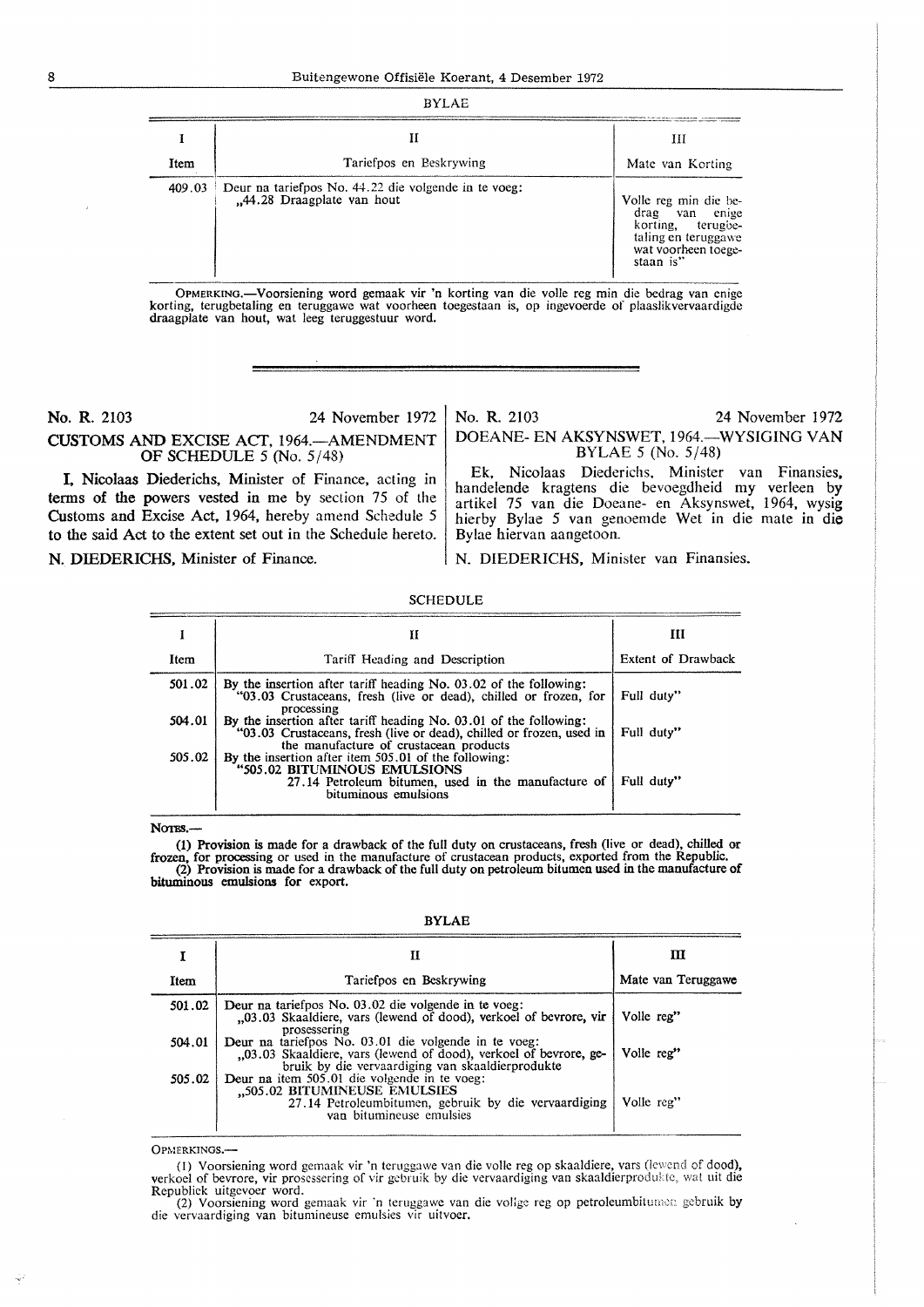Official Gazette Extraordinary, 4 December 1972 9

No. R. 2102 24 November 1972

### CUSTOMS AND EXCISE ACT, 1964.-AMENDMENT OF SCHEDULE 4 (No. 4/108)

I, Nicolaas Diederichs, Minister of Finance, acting in terms of the powers vested in me by section 75 of the Customs and Excise Act, 1964, hereby amend Schedule 4 to the said Act to the extent set out in the Schedule hereto.

N. DIEDERICHS, Minister of Finance. N. DIEDERICHS, Minister van Finansies.

#### No. R. 2102 24 November 1972 DOEANE- EN AKSYNSWET, 1964.-WYSIGING **VAN**  BYLAE 4 (No. 4/108)

Ek, Nicolaas Diederichs, Minister van Finansies, handelende kragtens die bevoegdheid my verleen by artikel 75 van die Doeane- en Aksynswet, 1964, wysig hierby Bylae 4 van genoemde Wet in die mate in die Bylae hiervan aangetoon.

SCHEDULE

|        |                                                                                                                                                                                                                                                                                                                                                 | ш                |
|--------|-------------------------------------------------------------------------------------------------------------------------------------------------------------------------------------------------------------------------------------------------------------------------------------------------------------------------------------------------|------------------|
| Item   | Tariff Heading and Description                                                                                                                                                                                                                                                                                                                  | Extent of Rebate |
| 412.14 | By the insertion after item 412.13 of the following:<br>"412.14 Printed matter (for example, airwaybills/consignment notes,<br>passenger tickets, excess baggage tickets, exchange orders,<br>damage and irregularity reports, baggage and cargo labels,<br>time-tables, mass and balance documents), imported by<br>airlines for their own use | Full duty"       |

NoTE.-Provision is made for a rebate of the full duty on certain printed matter imported by airlines for their own use.

|--|--|

| Item   | Tariefpos en Beskrywing                                                                                                                                                                                                                                                                                                           | Ш<br>Mate van Korting |
|--------|-----------------------------------------------------------------------------------------------------------------------------------------------------------------------------------------------------------------------------------------------------------------------------------------------------------------------------------|-----------------------|
| 412.14 | Deur na item 412.13 die volgende in te voeg:<br>"412.14 Drukwerk (byvoorbeeld, luggelei-/lugvragbriewe, passasiers-<br>kaartijes, oormassabagasiekaartijes, ruilbewyse, skade- en<br>onreëlmatigheidsverslae, bagasie- en lugvragetikette, tyd-<br>tafels, massa-en-balansdokumente), deur lugrederve vir eie<br>gebruik ingevoer | Volle reg"            |

OPMERKING.-Voorsiening word gemaak vir 'n volle korting op reg op sekere drukwerk deur lugrederye vir cie gcbruik ingevocr.

No. R. 2104 24 November 1972 CUSTOMS AND EXCISE ACT, 1964.-AMENDMENT OF SCHEDULE 6 (No. 6/44)

I, Nicolaas Diederichs, Minister of Finance, acting in terms of the powers vested in me by section 75 of the Customs and Excise Act, 1964, hereby amend Schedule 6 to the said Act to the extent set out in the Schedule hereto.

No. R. 2104 24 November 1972 DOEANE- EN AKSYNSWET, 1964.-WYSIGING VAN BYLAE 6 (No. 6/44)

Ek, Nicolaas Diederichs, Minister van Finansies, handelende kragtens die bevoegdheid my verleen by artikel 75 van die Doeane- en Aksynswet, 1964, wysig hierby Bylae 6 van genoemde Wet in die mate in die Bylae hiervan aangetoon.

N. DIEDERICHS, Minister of Finance. N. DIEDERICHS, Minister van Finansies.

|           | н                                                                                                                                                                                                                                                                                                                                                                                                                                                                                                        | ш                   | T٧                  |  |
|-----------|----------------------------------------------------------------------------------------------------------------------------------------------------------------------------------------------------------------------------------------------------------------------------------------------------------------------------------------------------------------------------------------------------------------------------------------------------------------------------------------------------------|---------------------|---------------------|--|
| Item      | Tariff Item and Description                                                                                                                                                                                                                                                                                                                                                                                                                                                                              | Extent of<br>Rebate | Extent of<br>Refund |  |
| 609.04.05 | By the substitution for paragraph (2) of tariff item 104.05 of the<br>following:<br>"(2) Non-alcoholic beverages (undiluted or diluted with<br>water, including carbonated water), containing, by<br>volume, at least 5 per cent juice of citrus, pineapples,<br>guavas, grapes, granadillas, apples, pears or tomatoes,<br>whether taken separately or together: Provided that such<br>juice is of a quality and degree Brix as determined by the<br>Secretary for Agricultural Economics and Marketing | Full duty"          |                     |  |

Secretary for Agricultural Economics and Marketing<br>
Nore.—Provision is made for a rebate of the full excise duty on non-alcoholic beverages containing,<br>
by volume, at least 5 per cent juice of pears.

**SCHEDULE**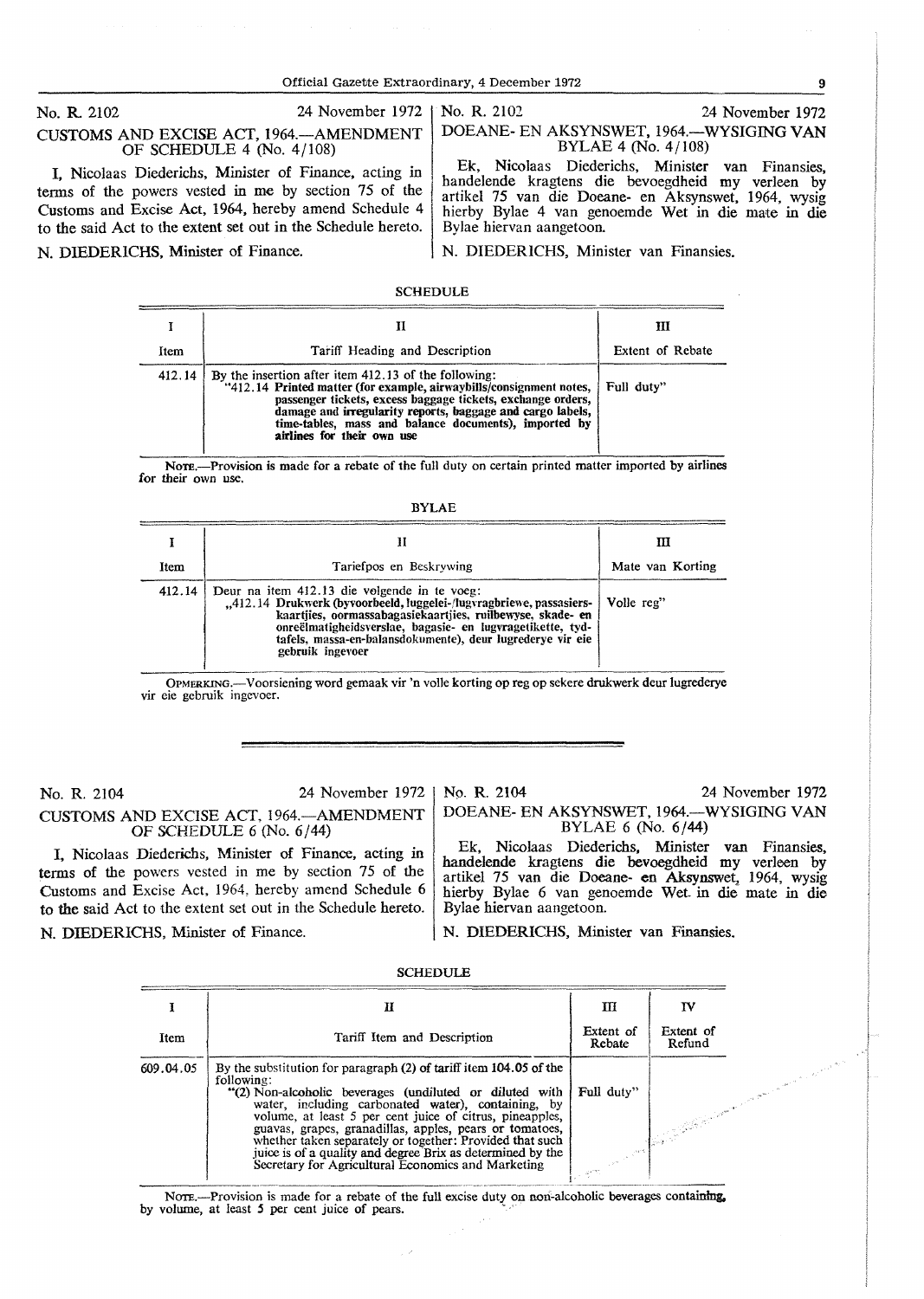| <b>BYLAE</b> |                                                                                                                                                                                                                                                                                                                                                                                                                                                                                                          |                     |                           |  |
|--------------|----------------------------------------------------------------------------------------------------------------------------------------------------------------------------------------------------------------------------------------------------------------------------------------------------------------------------------------------------------------------------------------------------------------------------------------------------------------------------------------------------------|---------------------|---------------------------|--|
|              | п                                                                                                                                                                                                                                                                                                                                                                                                                                                                                                        | ш                   | IV                        |  |
| Item         | Tariefitem en Beskrywing                                                                                                                                                                                                                                                                                                                                                                                                                                                                                 | Mate van<br>Korting | Mate van<br>Terugbetaling |  |
| 609.04.05    | Deur paragraaf (2) van tarifitem 104.05 deur die volgende te<br>vervang:<br>$_{12}$ (2) Nie-alkoholiese dranke (onverdun of met water verdun,<br>met inbegrip van karbonaatwater), wat, volgens volume,<br>minstens 5 persent sap van sitrus, pynappels, koejawels,<br>druiwe, grenadellas, appels, pere of tamaties bevat hetsy<br>apart of tesame geneem: Met dien verstande dat sodanige<br>sap van 'n gehalte en graad Brix is soos deur die Sekretaris<br>van Landbou-ekonomie en -bemarking bepaal | Volle reg"          |                           |  |

OPMERKINO.-Voorsiening word gemaak vir 'n voile korting op aksynsreg op nie-alkoholiese dranke wat, volgens volume, minstens 5 persent sap van pere bevat.

### No. R. 2105 24 November 1972 CUSTOMS AND EXCISE ACT, 1964. AMENDMENT OF SCHEDULE 7 (No. 7/14)

I, Nicolaas Diederichs, Minister of Finance, acting in terms of the powers vested in me by section 75 of the Customs end Excise Act, 1964, hereby amend Schedule 7 to the said Act to the extent set out in the Schedule hereto.

No. R. 2105 24 November 1972 DOEANE- EN AKSYNSWET, 1964.-WYSIGING VAN BYLAE 7 (No. 7 /14)

Ek, Nicolaas Diederichs, Minister van Finansies, handelende kragtens die bevoegdheid my verleen by artikel 75 van die Doeane- en Aksynswet, 1964, wysig hierby Bylae 7 van genoemde Wet in die mate in die Bylae hiervan aangetoon.

N. DIEDERICHS, Minister of Finance. N. DIEDERICHS, Minister van Finansies.

|        |                                                                                                                                                                                                                                                                                                                                                                                                         | Ш                   | Iν                  |
|--------|---------------------------------------------------------------------------------------------------------------------------------------------------------------------------------------------------------------------------------------------------------------------------------------------------------------------------------------------------------------------------------------------------------|---------------------|---------------------|
| Item   | Sales Duty Item, Tariff Heading and Description                                                                                                                                                                                                                                                                                                                                                         | Extent of<br>Rebate | Extent of<br>Refund |
| 709.05 | By the insertion after item 709.04 of the following:<br>"709.05 Printed matter (for example, air-waybills/consignment<br>notes, passenger tickets, excess baggage tickets, ex-<br>change orders, damage and irregularity reports,<br>baggage and cargo labels, time-tables, mass and<br>balance documents), imported by or supplied ex<br>customs and excise warehouse to airlines for their<br>own use | Full duty"          |                     |

SCHEDULE

NOTE.-Provision is made for a rebate of the full sales duty on certain printed matter, imported by or supplied ex. customs and excise warehouse to airlines for their own use.

|        |                                                                                                                                                                                                                                                                                                                                                                                     | Ш                   | IV                        |
|--------|-------------------------------------------------------------------------------------------------------------------------------------------------------------------------------------------------------------------------------------------------------------------------------------------------------------------------------------------------------------------------------------|---------------------|---------------------------|
| Item   | Verkoopregitem, Tariefpos en Beskrywing                                                                                                                                                                                                                                                                                                                                             | Mate van<br>Korting | Mate van<br>Terugbetaling |
| 709.05 | Deur na item 709.04 die volgende in te voeg:<br>"709.05 Drukwerk (byvoorbeeld, luggelei-/lugvragbriewe,<br>passasierskaartjies, oormassabagasiekaartjies, ruil-<br>bewyse, skade- en onreëlmatigheidsverslae, bagasie-<br>en lugvragetikette, tydtafels, massa-en-balansdoku-<br>mente), ingevoer deur of verskaf uit 'n doeane-en-<br>aksynspakhuis aan lugrederye vir eie gebruik | Volle reg"          |                           |

BYLAE

0PMERKING.-Voorsiening word gemaak vir 'n voile korting op verkoopreg op sekere drukwerk inge-voer deur of verskaf uit 'n doeane-en-aksynspakhuis aan lugrederye vir eie gebruik.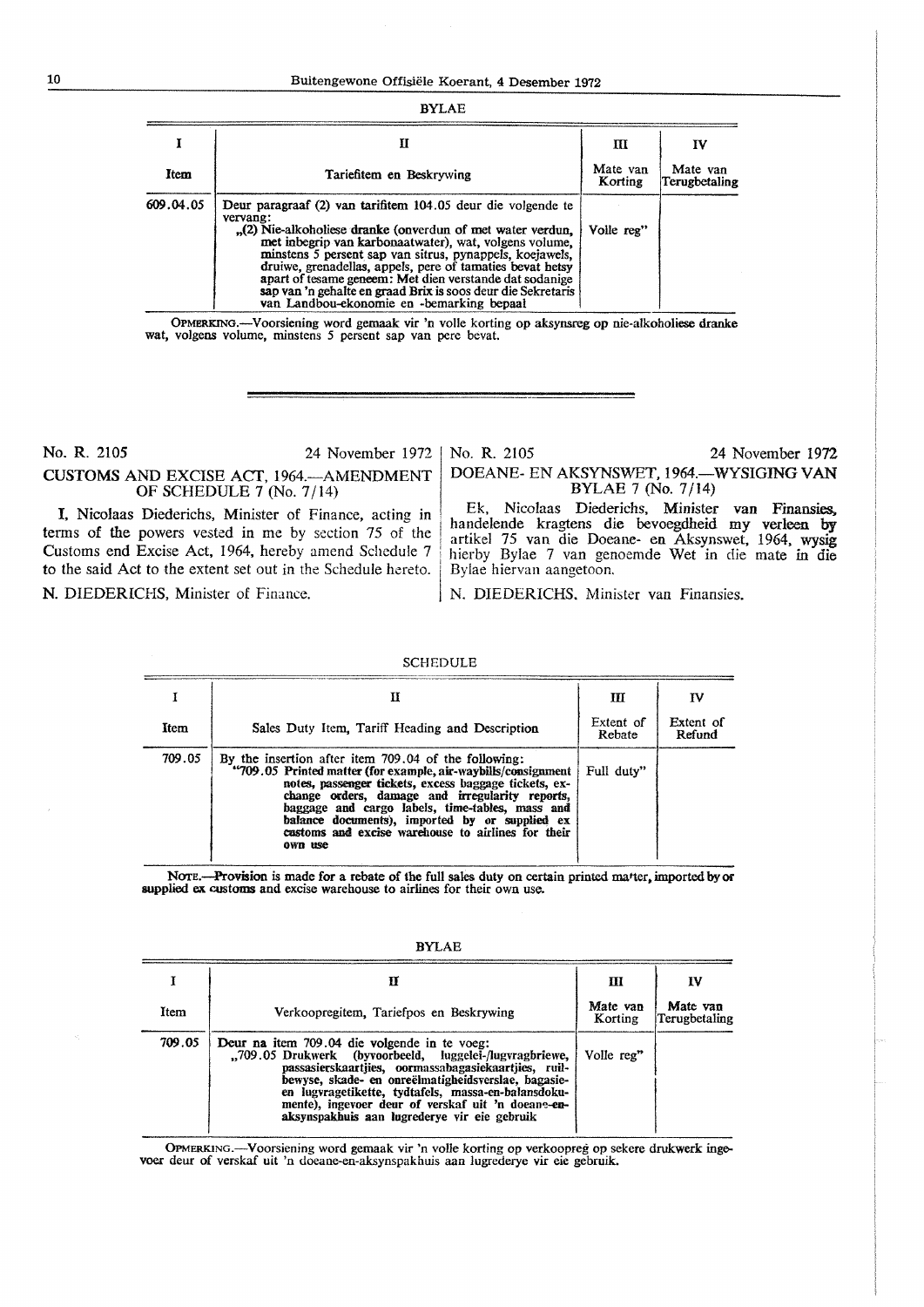| <b>GENERAL NOTICES</b><br>ALGEMENEKENNISGEWINGS                                                                                                                   |                                                                                                                                           |                   |                                                      |                                                                 |
|-------------------------------------------------------------------------------------------------------------------------------------------------------------------|-------------------------------------------------------------------------------------------------------------------------------------------|-------------------|------------------------------------------------------|-----------------------------------------------------------------|
| <b>NOTICE 753 OF 1972</b>                                                                                                                                         | KENNISGEWING 753 VAN 1972                                                                                                                 |                   |                                                      |                                                                 |
| In terms of section 34 (2) of the Building Societies Act,<br>1965, the following composite return is published for<br>general information:                        | Ingevolge artikel 34 (2) van die Bouverenigingswet, 1965,<br>word onderstaande saamgestelde opgawe vir algemene<br>inligting gepubliseer: |                   |                                                      |                                                                 |
| SUMMARY OF MONTHLY RETURNS BY PERMANENT BUILDING SOCIETIES FOR THE MONTH ENDED<br>30 SEPTEMBER 1972                                                               |                                                                                                                                           |                   |                                                      |                                                                 |
| SAMEVATTING VAN MAANDELIKSE OPGAWES DEUR PERMANENTE BOUVERENIGINGS VIR DIE MAAND<br>GEËINDIG 30 SEPTEMBER 1972                                                    |                                                                                                                                           |                   |                                                      |                                                                 |
|                                                                                                                                                                   |                                                                                                                                           | Number<br>Getal   |                                                      | Amount<br><b>Bedrag</b>                                         |
| Share capital/Aandelekapitaal:                                                                                                                                    |                                                                                                                                           | 14                | $\mathbf{R}$                                         | R                                                               |
|                                                                                                                                                                   |                                                                                                                                           |                   | 1 510 926 437<br>535 157 345                         |                                                                 |
| Deposits/Deposito's:                                                                                                                                              |                                                                                                                                           |                   |                                                      | 2046083782<br>109 615 030                                       |
| Savings/Spaar                                                                                                                                                     |                                                                                                                                           |                   | 918 535 559<br>603 160 738                           |                                                                 |
|                                                                                                                                                                   |                                                                                                                                           |                   |                                                      | 1 521 696 297<br>27 430 535<br>4 643 150<br>49 637<br>5 847 500 |
| Mortgage advances/Voorskotte teen verband:                                                                                                                        |                                                                                                                                           |                   |                                                      |                                                                 |
|                                                                                                                                                                   |                                                                                                                                           | 34 5 34<br>337839 |                                                      | 890 668 302<br>2952642770<br>197 038 574                        |
| Liquid assets/Likwiede bates:                                                                                                                                     |                                                                                                                                           |                   |                                                      |                                                                 |
| Cash and deposits withdrawable on demand/Kontant en deposito's onmiddellik opyraagbaar<br>Loans to discount houses and bills/Lenings aan diskontohuise en wissels |                                                                                                                                           |                   | 108 518 297<br>5 700 000<br>126 535 890<br>2 459 976 |                                                                 |
| Prescribed investments/Voorgeskrewe beleggings:                                                                                                                   |                                                                                                                                           |                   |                                                      | 243 214 163<br>184 034 709                                      |
|                                                                                                                                                                   |                                                                                                                                           |                   | 243 214 163                                          |                                                                 |
| Loans to discount houses (other than those ranking as liquid assets)/Lenings aan diskontohuise                                                                    |                                                                                                                                           |                   | 166 853 244                                          |                                                                 |
| Unencumbered securities (other than those ranking as liquid assets)/Onbeswaarde effekte (behalwe                                                                  |                                                                                                                                           |                   | 161 997 545<br>5 309 698                             |                                                                 |
|                                                                                                                                                                   |                                                                                                                                           |                   |                                                      | 577 374 650<br>353 071 398                                      |

(24 November 1972)